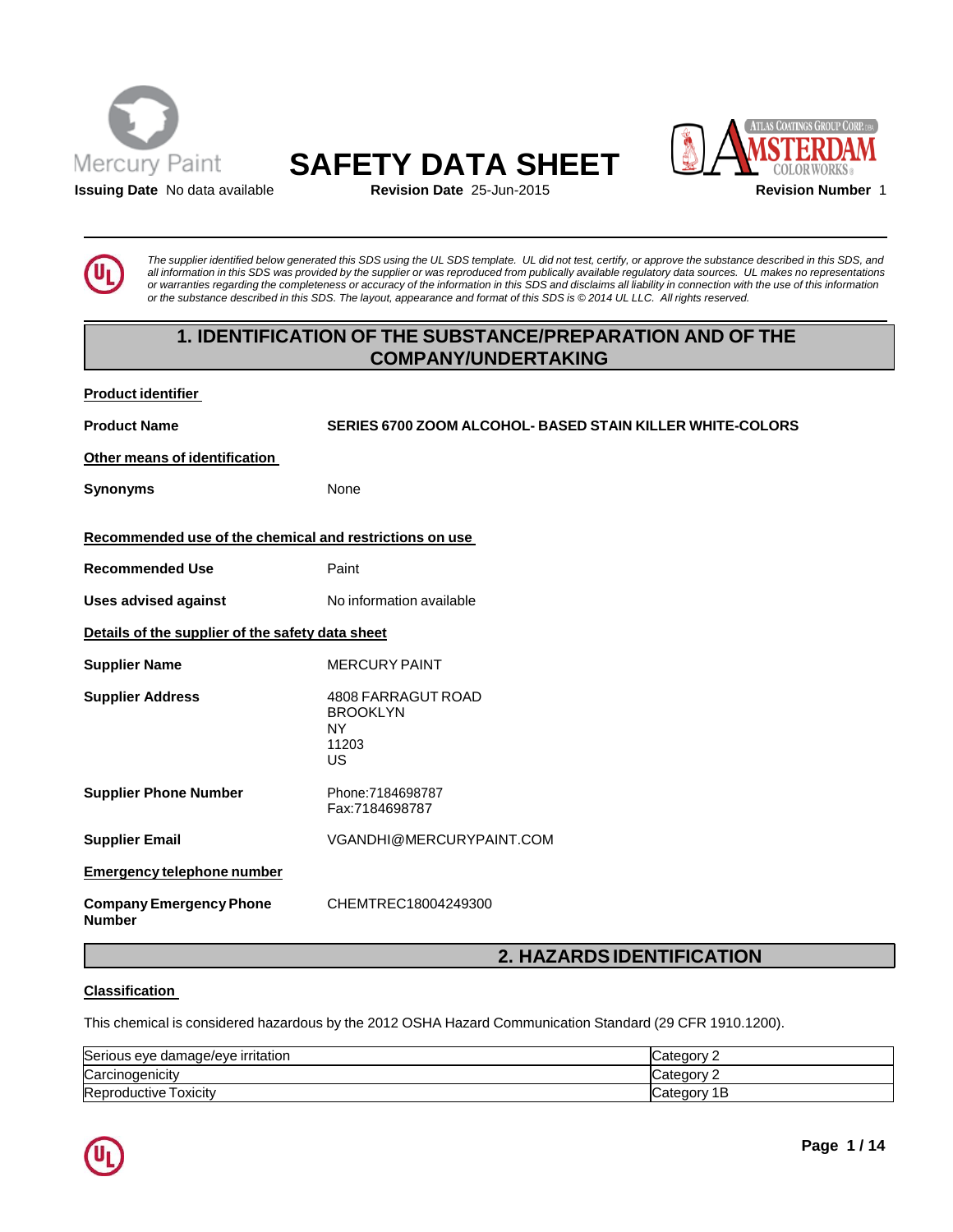#### Flammable liquids Category 2

#### **GHS Label elements, including precautionary statements**

| <b>Emergency Overview</b> |                                                                               |
|---------------------------|-------------------------------------------------------------------------------|
| <b>Danger</b>             |                                                                               |
|                           |                                                                               |
|                           |                                                                               |
|                           |                                                                               |
|                           |                                                                               |
|                           |                                                                               |
|                           |                                                                               |
| Physical state Liquid     | <b>Odor Alcohol</b>                                                           |
|                           | May damage fertility or the unborn child<br>Highly flammable liquid and vapor |

## **Precautionary Statements - Prevention**

Obtain special instructions before use

Do not handle until all safety precautions have been read and understood Use personal protective equipment as required Wash face, hands and any exposed skin thoroughly after handling Keep away from heat/sparks/open flames/hot surfaces. - No smoking Keep container tightly closed

Ground/bond container and receiving equipment

Use explosion-proof electrical/ ventilating/ lighting/ equipment

Use only non-sparking tools

Take precautionary measures against static discharge

Wear eye/face protection

#### **Precautionary Statements - Response**

IF exposed or concerned: Get medical advice/attention

#### **Eyes**

IF IN EYES: Rinse cautiously with water for several minutes. Remove contact lenses, if present and easy to do. Continue rinsing If eye irritation persists: Get medical advice/attention

#### **Skin**

IF ON SKIN (or hair): Remove/Take off immediately all contaminated clothing. Rinse skin with water/shower

#### **Fire**

In case of fire: Use CO2, dry chemical, or foam for extinction

## **Precautionary Statements - Storage**

Store locked up Store in a well-ventilated place. Keep cool

## **Precautionary Statements - Disposal**

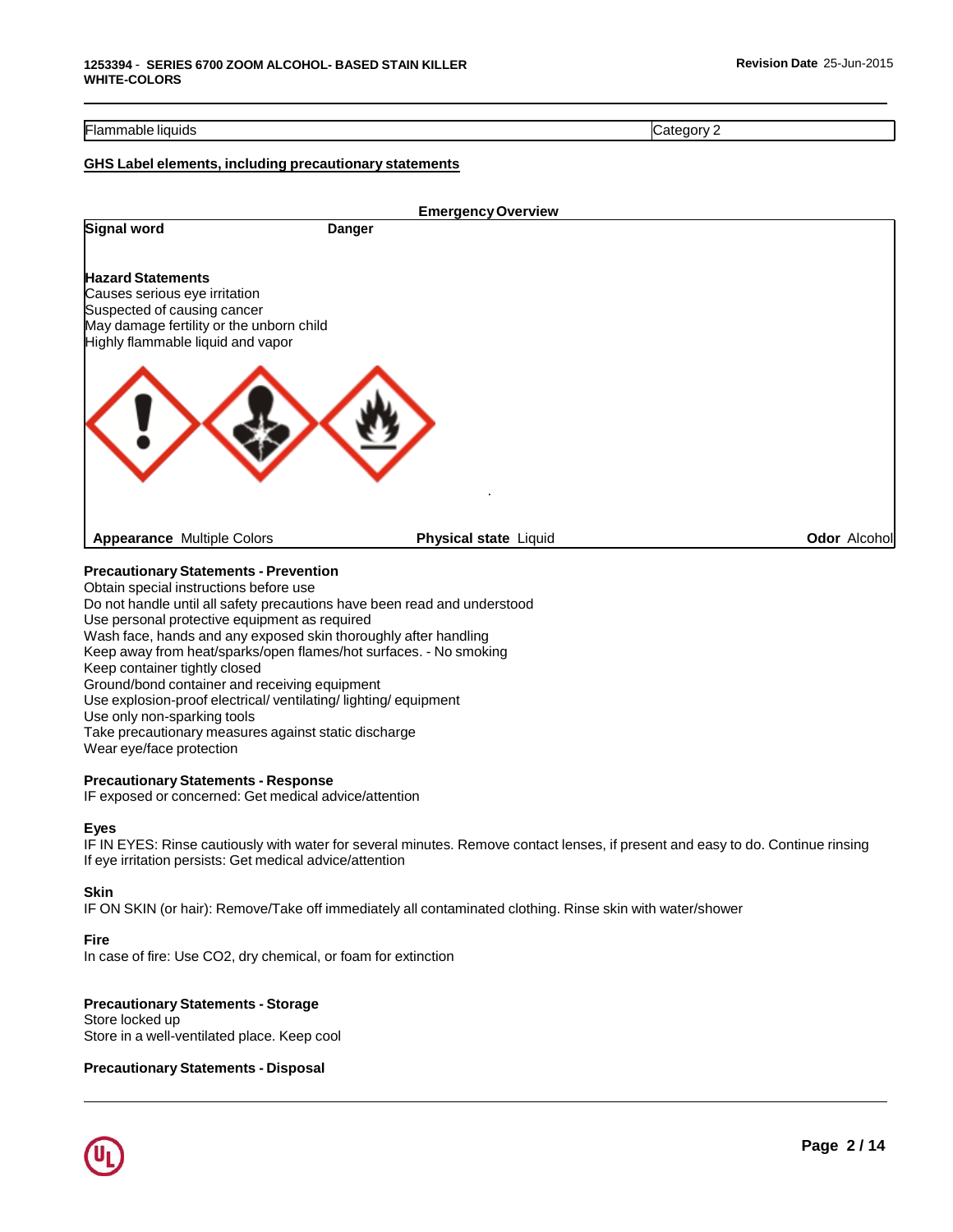Dispose of contents/container to an approved waste disposal plant

### **Hazards not otherwise classified (HNOC)**

Not applicable

#### **Unknown Toxicity** 41.395% of the mixture consists of ingredient(s) of unknown toxicity

## **Other information**

Harmful to aquatic life with long lasting effects Toxic to aquatic life PROLONGED OR REPEATED CONTACT MAY DRY SKIN AND CAUSE IRRITATION

#### **Interactions with Other Chemicals**

No information available.

.

# **3. COMPOSITION/INFORMATION ON INGREDIENTS**

| <b>Chemical Name</b>                  | <b>CAS No</b> | Weight-%  | <b>Trade Secret</b> |
|---------------------------------------|---------------|-----------|---------------------|
| Limestone                             | 1317-65-3     | $10 - 30$ |                     |
| Titanium dioxide                      | 13463-67-7    | $10 - 30$ | ÷                   |
| Ethyl alcohol                         | 64-17-5       | $10 - 30$ |                     |
| Silicon dioxide                       | 7631-86-9     | $5 - 10$  |                     |
| Talc                                  | 14807-96-6    | $3 - 7$   |                     |
| Silica, amorphous, diatomaceous earth | 68855-54-9    | $1 - 5$   |                     |
| Dibutyl phthalate                     | 84-74-2       | 1 - 5     | ÷                   |

\*The exact percentage (concentration) of composition has been withheld as a trade secret

# **4. FIRST AID MEASURES**

## **First aid measures**

| Eye contact         | Rinse immediately with plenty of water, also under the eyelids, for at least 15<br>minutes. Remove contact lenses, if present and easy to do. Continue rinsing.<br>Keep eye wide open while rinsing. Do not rub affected area. Get medical attention<br>if irritation develops and persists.                                   |
|---------------------|--------------------------------------------------------------------------------------------------------------------------------------------------------------------------------------------------------------------------------------------------------------------------------------------------------------------------------|
| <b>Skin contact</b> | Wash off immediately with soap and plenty of water while removing all<br>contaminated clothes and shoes.                                                                                                                                                                                                                       |
| <b>Inhalation</b>   | Remove to fresh air.                                                                                                                                                                                                                                                                                                           |
| Ingestion           | Rinse mouth immediately and drink plenty of water. Never give anything by mouth<br>to an unconscious person. Do NOT induce vomiting. Call a physician.                                                                                                                                                                         |
|                     | Self-protection of the first aider Remove all sources of ignition. Ensure that medical personnel are aware of the<br>material(s) involved, take precautions to protect themselves and prevent spread of<br>contamination. Use personal protective equipment as required. Wear personal<br>protective clothing (see section 8). |

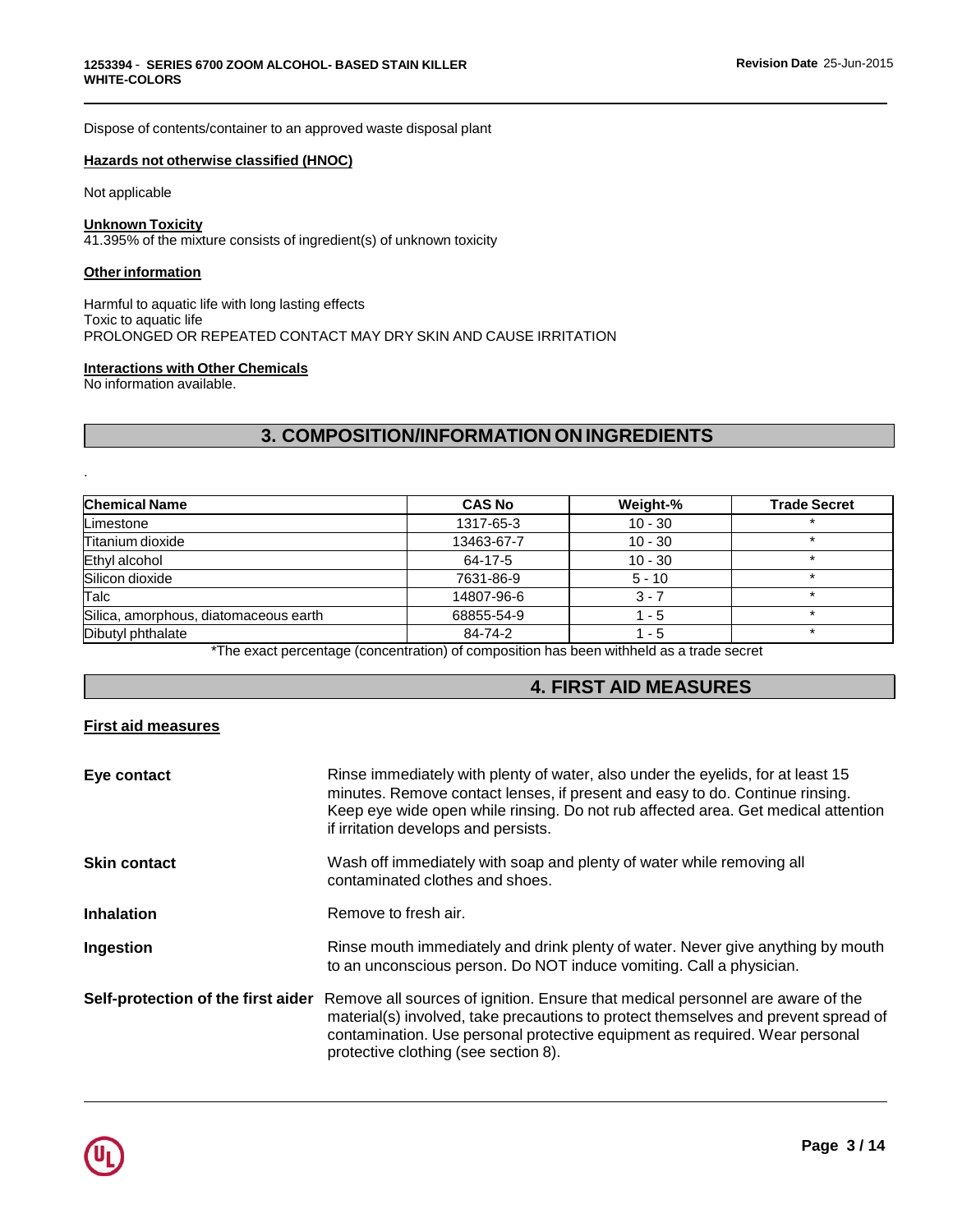### **Most important symptoms and effects, both acute and delayed**

**Most Important Symptoms and** Burning sensation. **Effects**

**Indication of any immediate medical attention and special treatment needed**

**Notes to Physician** Treat symptomatically.

## **5. FIRE-FIGHTING MEASURES**

#### **Suitable Extinguishing Media**

Use extinguishing measures that are appropriate to local circumstances and the surrounding environment. Dry chemical. Carbon dioxide (CO2). Water spray. Alcohol resistant foam.

#### **Unsuitable extinguishing media**

CAUTION: Use of water spray when fighting fire may be inefficient.

## **Specific hazards arising from the chemical**

Risk of ignition. Keep product and empty container away from heat and sources of ignition. In the event of fire, cool tanks with water spray. Fire residues and contaminated fire extinguishing water must be disposed of in accordance with local regulations.

| <b>Uniform Fire Code</b> | Irritant: Liquid      |
|--------------------------|-----------------------|
|                          | Flammable Liquid: I-B |

**Hazardous Combustion Products** Carbon oxides.

**Explosion Data Sensitivity to Mechanical Impact** No.

**Sensitivity to Static Discharge** Yes.

#### **Protective equipment and precautions for firefighters**

As in any fire, wear self-contained breathing apparatus pressure-demand, MSHA/NIOSH (approved or equivalent) and full protective gear.

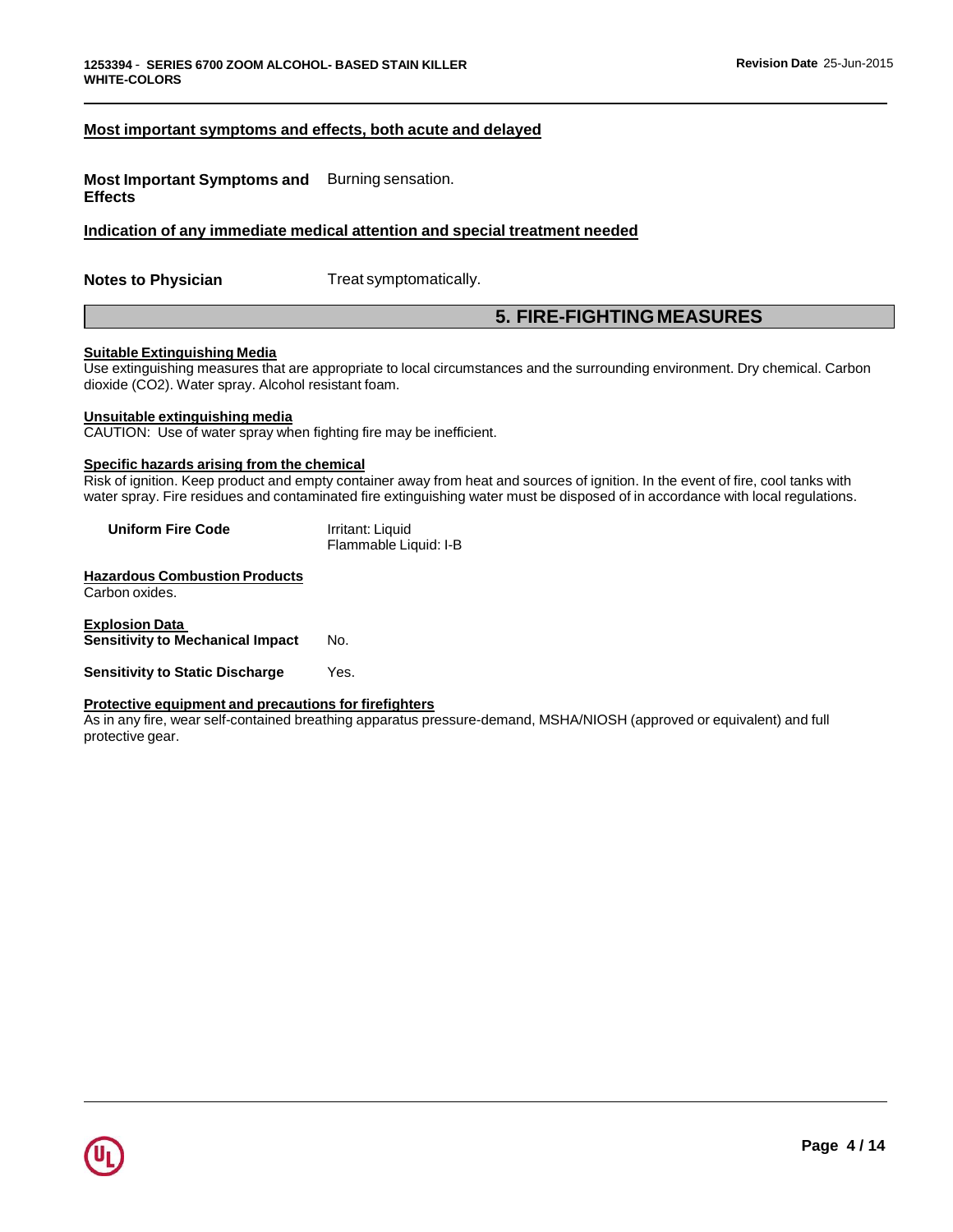# **6. ACCIDENTAL RELEASE MEASURES**

## **Personal precautions, protective equipment and emergency procedures**

| <b>Personal precautions</b>                          | Avoid contact with skin, eyes or clothing. Use personal protective equipment as required.<br>Evacuate personnel to safe areas. See section 8 for more information. Ensure adequate<br>ventilation. Keep people away from and upwind of spill/leak. ELIMINATE all ignition sources<br>(no smoking, flares, sparks or flames in immediate area). Pay attention to flashback. Take<br>precautionary measures against static discharges. All equipment used when handling the<br>product must be grounded. Do not touch or walk through spilled material. |
|------------------------------------------------------|-------------------------------------------------------------------------------------------------------------------------------------------------------------------------------------------------------------------------------------------------------------------------------------------------------------------------------------------------------------------------------------------------------------------------------------------------------------------------------------------------------------------------------------------------------|
| <b>Other Information</b>                             | Refer to protective measures listed in Sections 7 and 8. Ventilate the area.                                                                                                                                                                                                                                                                                                                                                                                                                                                                          |
| <b>Environmental precautions</b>                     |                                                                                                                                                                                                                                                                                                                                                                                                                                                                                                                                                       |
| <b>Environmental precautions</b>                     | Refer to protective measures listed in Sections 7 and 8. Prevent further leakage or spillage<br>if safe to do so. Prevent product from entering drains.                                                                                                                                                                                                                                                                                                                                                                                               |
| Methods and material for containment and cleaning up |                                                                                                                                                                                                                                                                                                                                                                                                                                                                                                                                                       |
| <b>Methods for containment</b>                       | Prevent further leakage or spillage if safe to do so. Do not touch or walk through spilled<br>material. A vapor suppressing foam may be used to reduce vapors. Dike far ahead of spill<br>to collect runoff water. Keep out of drains, sewers, ditches and waterways.                                                                                                                                                                                                                                                                                 |
| Methods for cleaning up                              | Pick up and transfer to properly labeled containers. Take precautionary measures against<br>static discharges. Dam up. Soak up with inert absorbent material.                                                                                                                                                                                                                                                                                                                                                                                         |

# **7. HANDLING AND STORAGE**

| <b>Precautions for safe handling</b> |                                                                                                                                                                                                                                                                                                                                                                                                                                                                                                                                                                                                                                                                                              |
|--------------------------------------|----------------------------------------------------------------------------------------------------------------------------------------------------------------------------------------------------------------------------------------------------------------------------------------------------------------------------------------------------------------------------------------------------------------------------------------------------------------------------------------------------------------------------------------------------------------------------------------------------------------------------------------------------------------------------------------------|
| <b>Handling</b>                      | Handle in accordance with good industrial hygiene and safety practice. Avoid contact with<br>skin, eyes or clothing. Do not eat, drink or smoke when using this product. Take off<br>contaminated clothing and wash before reuse. Use personal protection equipment. Avoid<br>breathing vapors or mists. Keep away from heat/sparks/open flames/hot surfaces. - No<br>smoking. Use grounding and bonding connection when transferring this material to prevent<br>static discharge, fire or explosion. Use with local exhaust ventilation. Use spark-proof tools<br>and explosion-proof equipment. Keep in an area equipped with sprinklers. Use according to<br>package label instructions. |
|                                      | Conditions for safe storage, including any incompatibilities                                                                                                                                                                                                                                                                                                                                                                                                                                                                                                                                                                                                                                 |
| <b>Storage</b>                       | Keep containers tightly closed in a dry, cool and well-ventilated place. Store locked up.<br>Keep away from heat, sparks, flame and other sources of ignition (i.e., pilot lights, electric<br>motors and static electricity). Keep in properly labeled containers. Do not store near<br>combustible materials. Keep in an area equipped with sprinklers. Store in accordance with<br>the particular national regulations. Store in accordance with local regulations.                                                                                                                                                                                                                       |
| <b>Incompatible Products</b>         | None known based on information supplied.                                                                                                                                                                                                                                                                                                                                                                                                                                                                                                                                                                                                                                                    |
|                                      | 8. EXPOSURE CONTROLS/PERSONAL PROTECTION                                                                                                                                                                                                                                                                                                                                                                                                                                                                                                                                                                                                                                                     |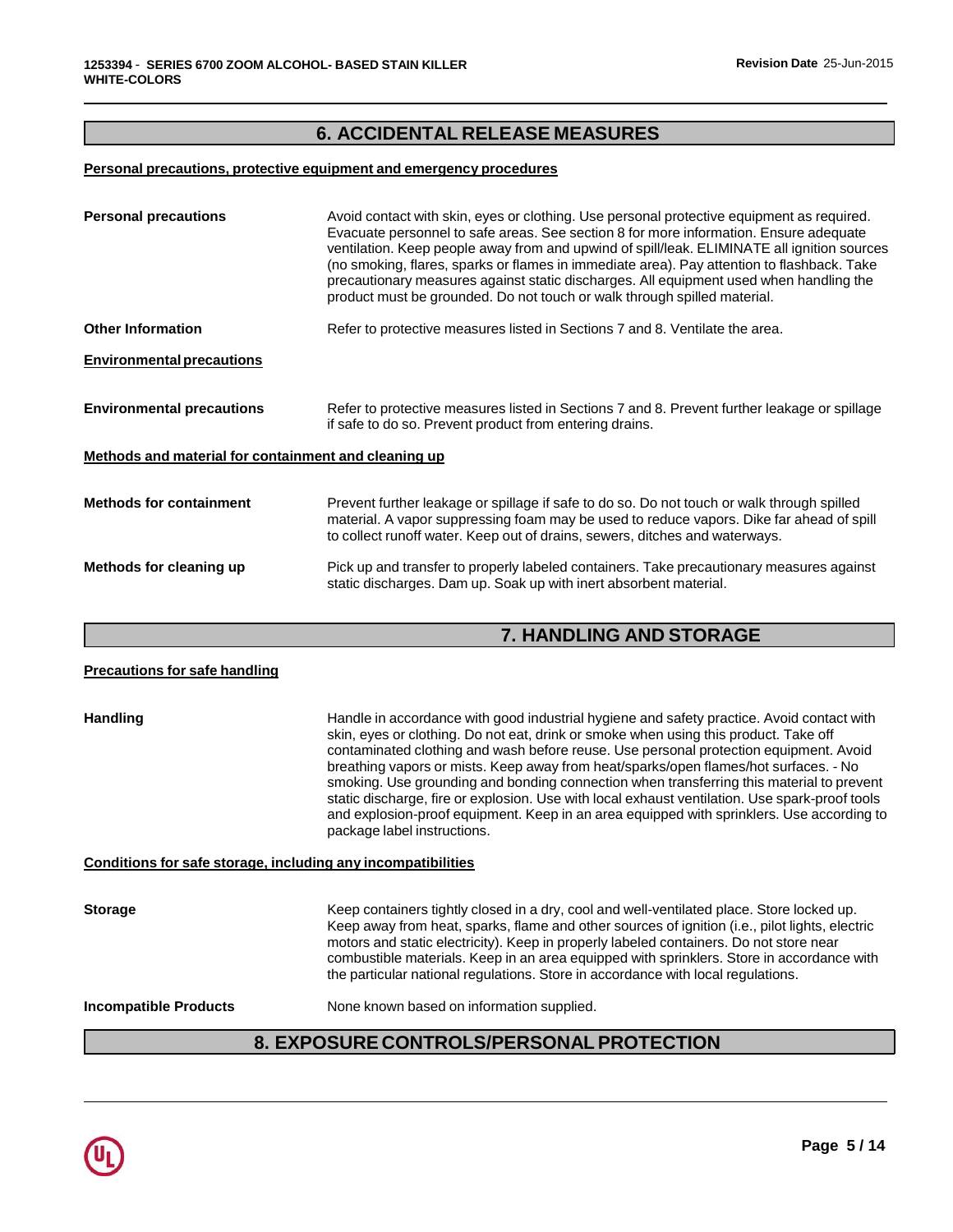## **Control parameters**

#### **Exposure Guidelines**

| <b>Chemical Name</b>           | <b>ACGIHTLV</b>          | <b>OSHA PEL</b>                                                                                                                 | <b>NIOSH IDLH</b>                                                                             |
|--------------------------------|--------------------------|---------------------------------------------------------------------------------------------------------------------------------|-----------------------------------------------------------------------------------------------|
| Limestone<br>1317-65-3         |                          | TWA: $15 \text{ mg/m}^3$<br>TWA: $5 \text{ mg/m}^3$<br>(vacated) TWA: 15 mg/m <sup>3</sup><br>(vacated) TWA: $5 \text{ mg/m}^3$ | TWA: 5 mg/m <sup>3</sup> respirable dust<br>TWA: 10 mg/m <sup>3</sup> total dust              |
| Titanium dioxide<br>13463-67-7 | TWA: $10 \text{ mg/m}^3$ | TWA: 15 mg/m <sup>3</sup> total dust<br>(vacated) TWA: 10 mg/m <sup>3</sup> total<br>dust                                       | IDLH: 5000 mg/m <sup>3</sup>                                                                  |
| Ethyl alcohol<br>64-17-5       | STEL: 1000 ppm           | TWA: 1000 ppm<br>TWA: 1900 mg/m <sup>3</sup><br>(vacated) TWA: 1000 ppm<br>(vacated) TWA: 1900 mg/m <sup>3</sup>                | IDLH: 3300 ppm 10% LEL<br>TWA: 1000 ppm<br>TWA: 1900 mg/m <sup>3</sup>                        |
| Silicon dioxide<br>7631-86-9   | $10 \text{ mg/m}^3$      | 20 mppcf TWA; ((80)/(% SiO2)<br>mg/m <sup>3</sup>                                                                               | IDLH: 3000 mg/m <sup>3</sup><br>TWA: $6 \text{ mg/m}^3$                                       |
| Talc<br>14807-96-6             | TWA: $2 \text{mq/m}^3$   | (vacated) TWA: 2 mg/m <sup>3</sup>                                                                                              | IDLH: 1000 mg/m <sup>3</sup> containg no<br>asbestos and <1% quartz<br>TWA: $2 \text{mq/m}^3$ |
| Dibutyl phthalate<br>84-74-2   | TWA: $5 \text{ mg/m}^3$  | TWA: $5 \text{ mg/m}^3$<br>(vacated) TWA: 5 mg/m <sup>3</sup>                                                                   | IDLH: $4000 \text{ mg/m}^3$<br>TWA: $5 \text{ mg/m}^3$                                        |

ACGIH TLV: American Conference of Governmental Industrial Hygienists - Threshold Limit Value OSHA PEL: Occupational Safety and Health *Administration - Permissible Exposure Limits Immediately Dangerous to Life or Health*

**Other Exposure Guidelines** Vacated limits revoked by the Court of Appeals decision in AFL-CIO v. OSHA, 965 F.2d 962 (11th Cir., 1992)

## **Appropriate engineering controls**

| <b>Engineering Measures</b>   | <b>Showers</b><br>Eyewash stations<br><b>Ventilation systems</b>                                                                                                                                                                                                                                                                                                                                                                                  |
|-------------------------------|---------------------------------------------------------------------------------------------------------------------------------------------------------------------------------------------------------------------------------------------------------------------------------------------------------------------------------------------------------------------------------------------------------------------------------------------------|
|                               | Individual protection measures, such as personal protective equipment                                                                                                                                                                                                                                                                                                                                                                             |
| <b>Eye/face protection</b>    | If splashes are likely to occur:. None required for consumer use. Tight sealing safety<br>goggles.                                                                                                                                                                                                                                                                                                                                                |
| Skin and body protection      | Wear protective gloves and protective clothing. Long sleeved clothing. Chemical resistant<br>apron. Impervious gloves. Antistatic boots.                                                                                                                                                                                                                                                                                                          |
| <b>Respiratory protection</b> | No protective equipment is needed under normal use conditions. If exposure limits are<br>exceeded or irritation is experienced, ventilation and evacuation may be required.                                                                                                                                                                                                                                                                       |
| <b>Hygiene Measures</b>       | Handle in accordance with good industrial hygiene and safety practice. Avoid contact with<br>skin, eyes or clothing. Wear suitable gloves and eye/face protection. Do not eat, drink or<br>smoke when using this product. Wash hands before breaks and immediately after handling<br>the product. Contaminated work clothing should not be allowed out of the workplace.<br>Regular cleaning of equipment, work area and clothing is recommended. |

# **9. PHYSICAL AND CHEMICAL PROPERTIES**

## **Physical and Chemical Properties**

**Physical state** Liquid

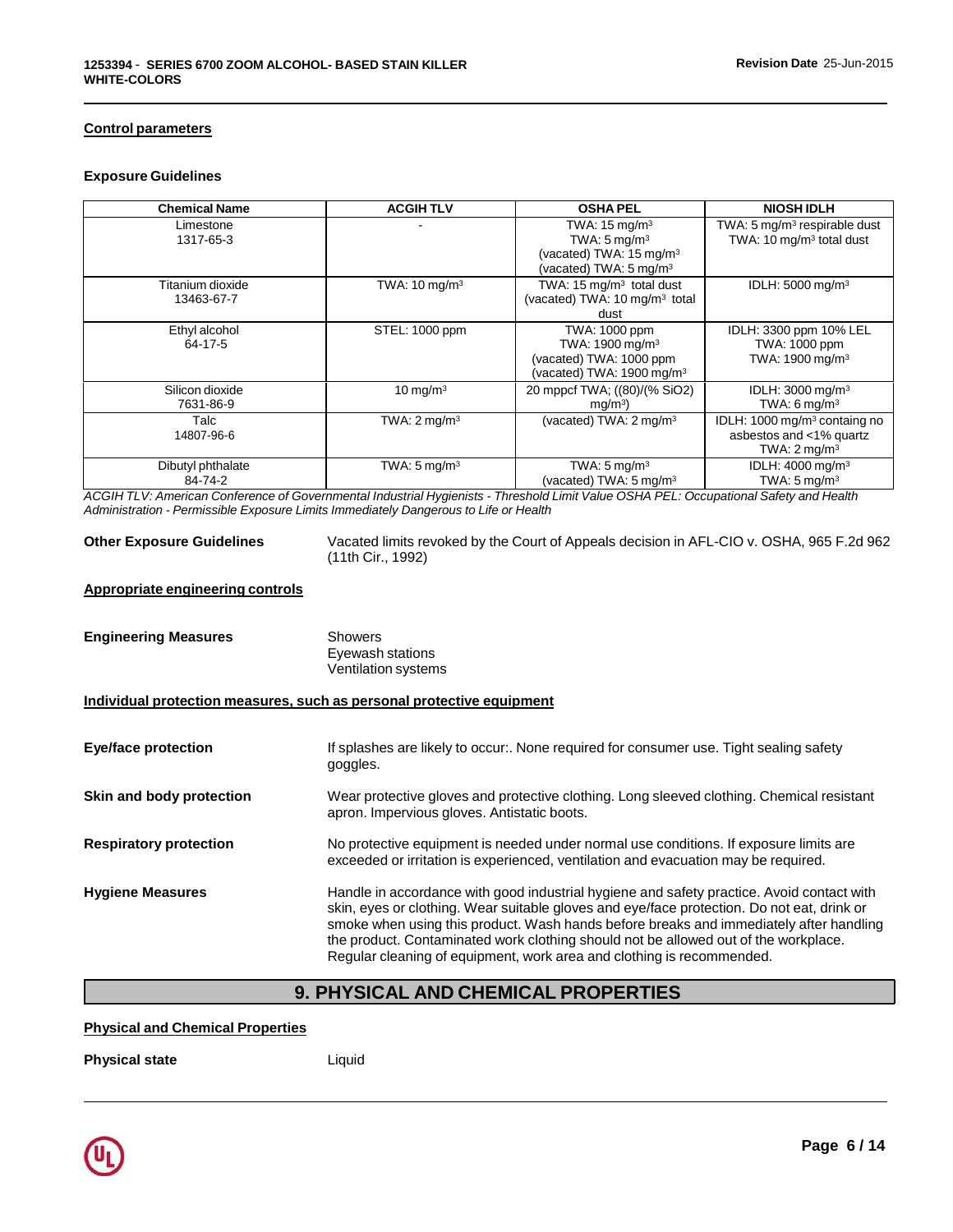| Appearance<br>Color                                                                     | <b>Multiple Colors</b><br>No information available             | Odor<br><b>Odor Threshold</b> | Alcohol<br>No information available |
|-----------------------------------------------------------------------------------------|----------------------------------------------------------------|-------------------------------|-------------------------------------|
|                                                                                         |                                                                |                               |                                     |
| <b>Propert</b>                                                                          | Values                                                         | <b>Remarks Method</b>         |                                     |
| у<br>рH                                                                                 | <b>UNKNOWN</b>                                                 | None known                    |                                     |
| <b>Melting / freezing point</b>                                                         | No data available                                              | None known                    |                                     |
| Boiling point / boiling range                                                           | No data available                                              | None known                    |                                     |
| <b>Flash Point</b>                                                                      | 18 C / 65 F                                                    | None known                    |                                     |
| <b>Evaporation Rate</b>                                                                 | No data available                                              | None known                    |                                     |
| Flammability (solid, gas)                                                               | No data available                                              | None known                    |                                     |
| <b>Flammability Limit in Air</b>                                                        |                                                                |                               |                                     |
| <b>Upper flammability limit</b>                                                         | No data available                                              |                               |                                     |
| <b>Lower flammability limit</b>                                                         | No data available                                              |                               |                                     |
| Vapor pressure                                                                          | No data available                                              | None known                    |                                     |
| Vapor density                                                                           | No data available                                              | None known                    |                                     |
| <b>Specific</b>                                                                         | Gravity                                                        | None known                    |                                     |
|                                                                                         | 1.662                                                          | None known                    |                                     |
| <b>Water Solubility</b>                                                                 | Virtually insoluble                                            | None known                    |                                     |
| Solubility in other solvents<br>Partition coefficient: n-octanol/waterNo data available | No data available                                              | None known                    |                                     |
|                                                                                         | available<br>No.<br>data                                       | None known<br>None known      |                                     |
| Autoignition<br>temperature<br>Decomposition temperature                                | available<br>No.<br>data                                       | None known                    |                                     |
| <b>Kinematic viscosity</b>                                                              | No data available                                              |                               |                                     |
| <b>Dynamic viscosity</b>                                                                | No data available                                              | None known                    |                                     |
| <b>Explosive properties</b>                                                             | No data available                                              |                               |                                     |
| <b>Oxidizing properties</b>                                                             | No data available                                              |                               |                                     |
|                                                                                         |                                                                |                               |                                     |
| <b>Other Information</b>                                                                |                                                                |                               |                                     |
| <b>Softening Point</b><br><b>VOC Content (%)</b><br><b>Particle Size</b>                | No data available<br>35% (v/v); 17% (v/w)<br>No data available |                               |                                     |
| <b>Particle Size Distribution</b>                                                       |                                                                |                               |                                     |

# **10. STABILITY AND REACTIVITY**

#### **Reactivity**

No data available.

**Chemical stability** Stable under recommended storage conditions. **Possibility of Hazardous Reactions** None under normal processing. **Hazardous Polymerization** Hazardous polymerization does not occur.

**Conditions to avoid** Heat, flames and sparks. **Incompatible materials** None known based on information supplied. **Hazardous Decomposition Products** Carbon oxides.

# **11. TOXICOLOGICALINFORMATION**

## **Information on likely routes of exposure**

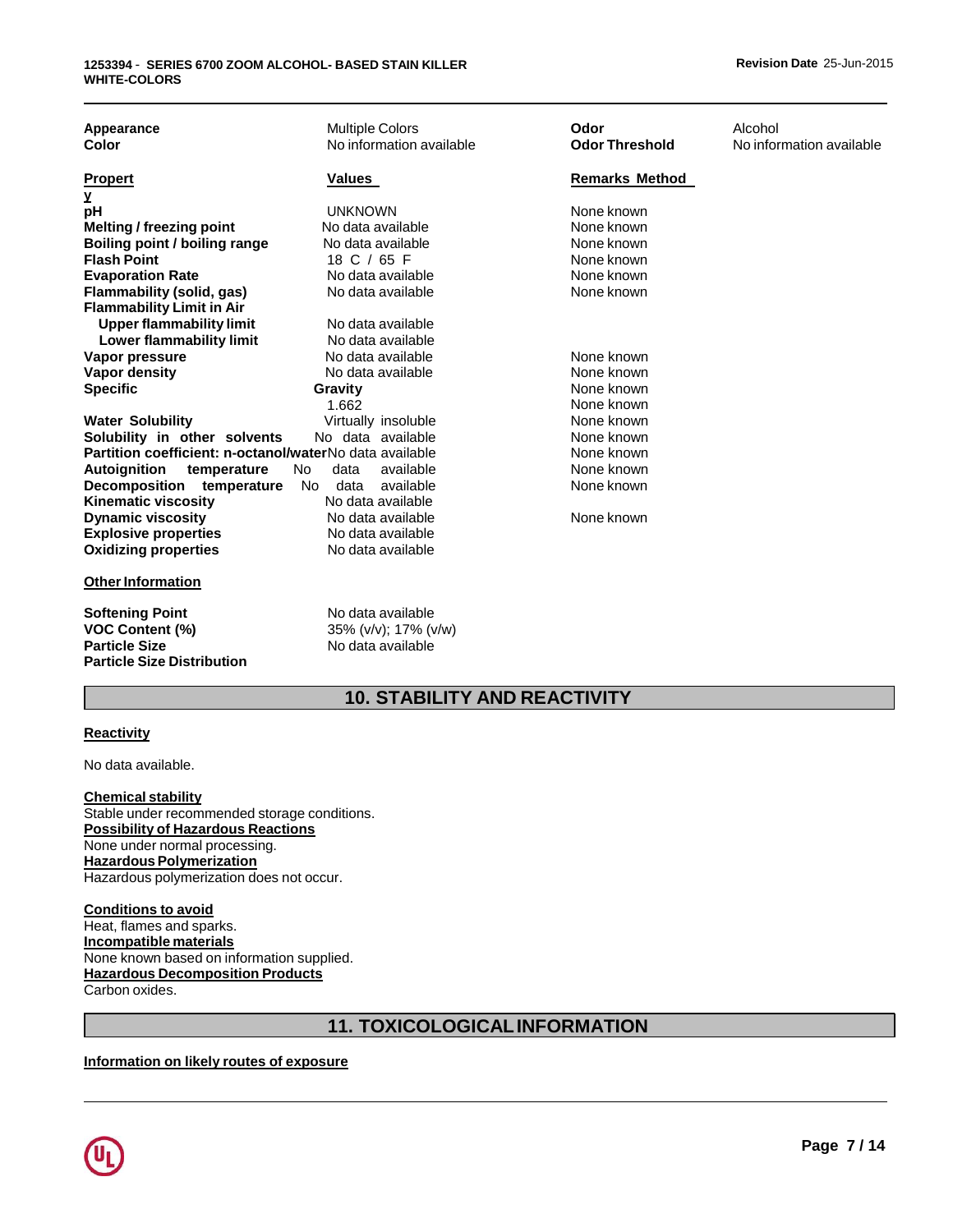| <b>Product Information</b>           |                                                                                            |                                                                                                                                                                                   |                          |  |
|--------------------------------------|--------------------------------------------------------------------------------------------|-----------------------------------------------------------------------------------------------------------------------------------------------------------------------------------|--------------------------|--|
| <b>Inhalation</b>                    | respiratory tract.                                                                         | Specific test data for the substance or mixture is not available. May cause irritation of                                                                                         |                          |  |
| Eye contact                          |                                                                                            | Specific test data for the substance or mixture is not available. Causes serious eye irritation.<br>(based on components). May cause redness, itching, and pain.                  |                          |  |
| <b>Skin contact</b>                  |                                                                                            | Specific test data for the substance or mixture is not available. May cause irritation.<br>Prolonged contact may cause redness and irritation.                                    |                          |  |
| Ingestion                            | vomiting and diarrhea.                                                                     | Specific test data for the substance or mixture is not available. Ingestion may cause<br>irritation to mucous membranes. Ingestion may cause gastrointestinal irritation, nausea, |                          |  |
| <b>Component Information</b>         |                                                                                            |                                                                                                                                                                                   |                          |  |
| <b>Chemical Name</b>                 | Oral LD50                                                                                  | <b>Dermal LD50</b>                                                                                                                                                                | <b>Inhalation LC50</b>   |  |
| Titanium dioxide<br>13463-67-7       | > 10000 mg/kg (Rat)                                                                        |                                                                                                                                                                                   |                          |  |
| Ethyl alcohol<br>64-17-5             |                                                                                            |                                                                                                                                                                                   | $= 124.7$ mg/L (Rat) 4 h |  |
| Silicon dioxide<br>7631-86-9         | $>$ 5000 mg/kg (Rat)                                                                       | $>$ 2000 mg/kg (Rabbit)                                                                                                                                                           | $> 2.2$ mg/L (Rat) 1 h   |  |
| Dibutyl phthalate 84-74-<br>2        | $= 6300$ mg/kg (Rat)                                                                       | > 20 mL/kg (Rabbit)                                                                                                                                                               | $> 15.68$ mg/L (Rat) 4 h |  |
| Information on toxicological effects |                                                                                            |                                                                                                                                                                                   |                          |  |
| <b>Symptoms</b>                      | May cause redness and tearing of the eyes.                                                 |                                                                                                                                                                                   |                          |  |
|                                      | Delayed and immediate effects as well as chronic effects from short and long-term exposure |                                                                                                                                                                                   |                          |  |
| <b>Sensitization</b>                 | No information available.                                                                  |                                                                                                                                                                                   |                          |  |
| <b>Mutagenic Effects</b>             | No information available.                                                                  |                                                                                                                                                                                   |                          |  |

**Carcinogenicity** The table below indicates whether each agency has listed any ingredient as a carcinogen.

| <b>ACGIH</b> | <b>IARC</b> | <b>NTP</b> | <b>OSHA</b> |
|--------------|-------------|------------|-------------|
|              | Group 2B    |            | ⋏           |
| A3           | Group 1     | Known      |             |
|              | Group 3     |            |             |
|              | Group 3     |            |             |
|              | Group 3     |            |             |
|              |             |            |             |

| <b>NEPROMISSIVE COVIDITA</b>    | Contrams a Milowii of Suspected reproductive toxiii.                         |
|---------------------------------|------------------------------------------------------------------------------|
| <b>STOT - single exposure</b>   | No information available.                                                    |
| <b>STOT - repeated exposure</b> | No information available.                                                    |
| <b>Chronic Toxicity</b>         | No known effect based on information supplied. Contains a known or suspected |
|                                 |                                                                              |

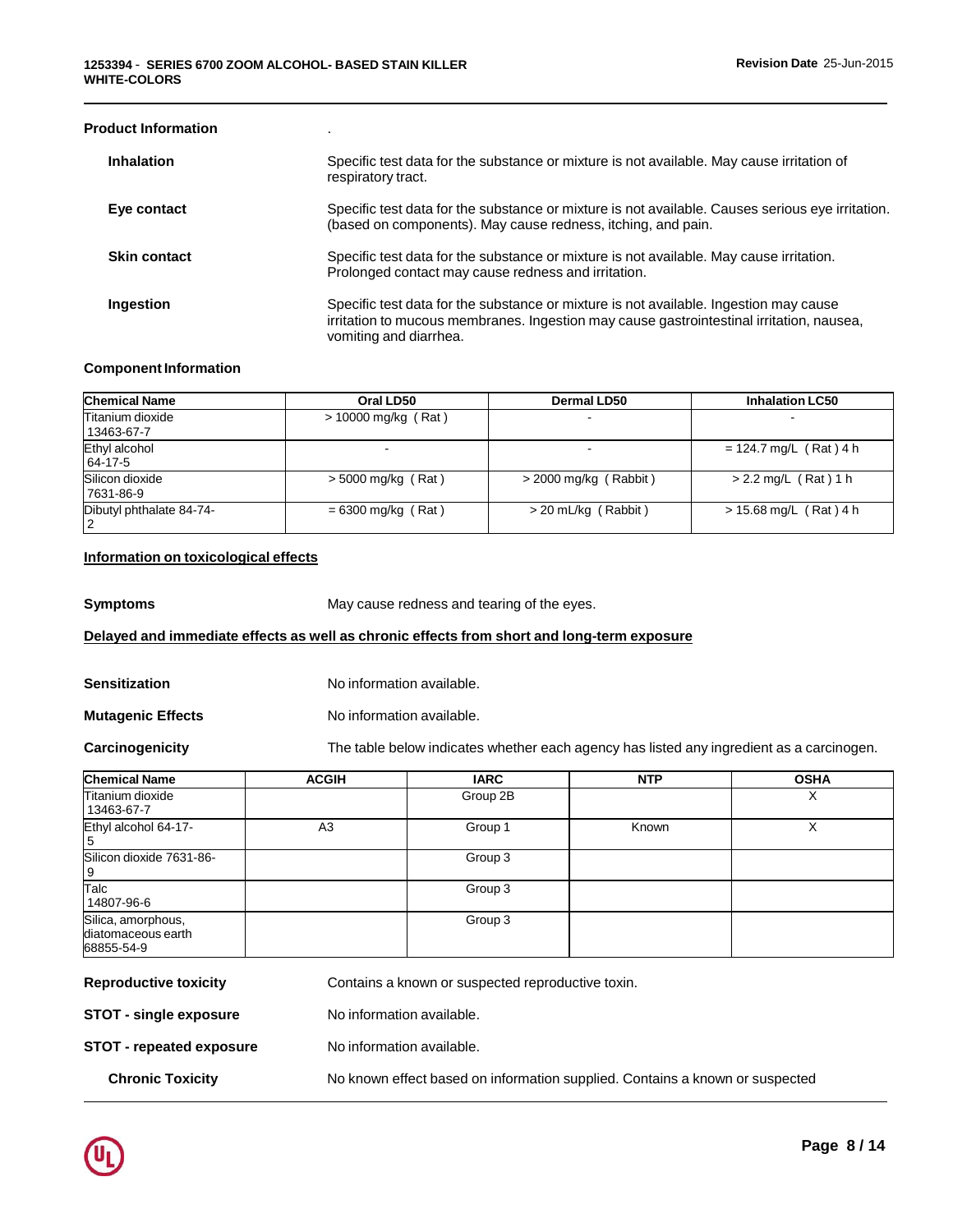|                             | carcinogen. Contains a known or suspected reproductive toxin. Possible risk of irreversible<br>effects. Titanium dioxide has been classified by the International Agency for Research on<br>Cancer (IARC) as possibly carcinogenic to humans (Group 2B) by inhalation. Ethanol has<br>been shown to be a reproductive toxin only when consumed as an alcoholic beverage.<br>Ethanol has been shown to be carcinogenic in long-term studies only when consumed as<br>alcoholic beverage. |
|-----------------------------|-----------------------------------------------------------------------------------------------------------------------------------------------------------------------------------------------------------------------------------------------------------------------------------------------------------------------------------------------------------------------------------------------------------------------------------------------------------------------------------------|
| <b>Target Organ Effects</b> | Eyes. Respiratory system. Skin. Gastrointestinal tract (GI). Reproductive System.                                                                                                                                                                                                                                                                                                                                                                                                       |
| Aspiration Hazard           | No information available.                                                                                                                                                                                                                                                                                                                                                                                                                                                               |
|                             |                                                                                                                                                                                                                                                                                                                                                                                                                                                                                         |

**Numerical measures of toxicity Product Information**

**The following values are calculated based on chapter 3.1 of the GHS document**

**ATEmix (oral)** 25,148.00 mg/kg **ATEmix (inhalation-dust/mist)** 420.70 mg/l

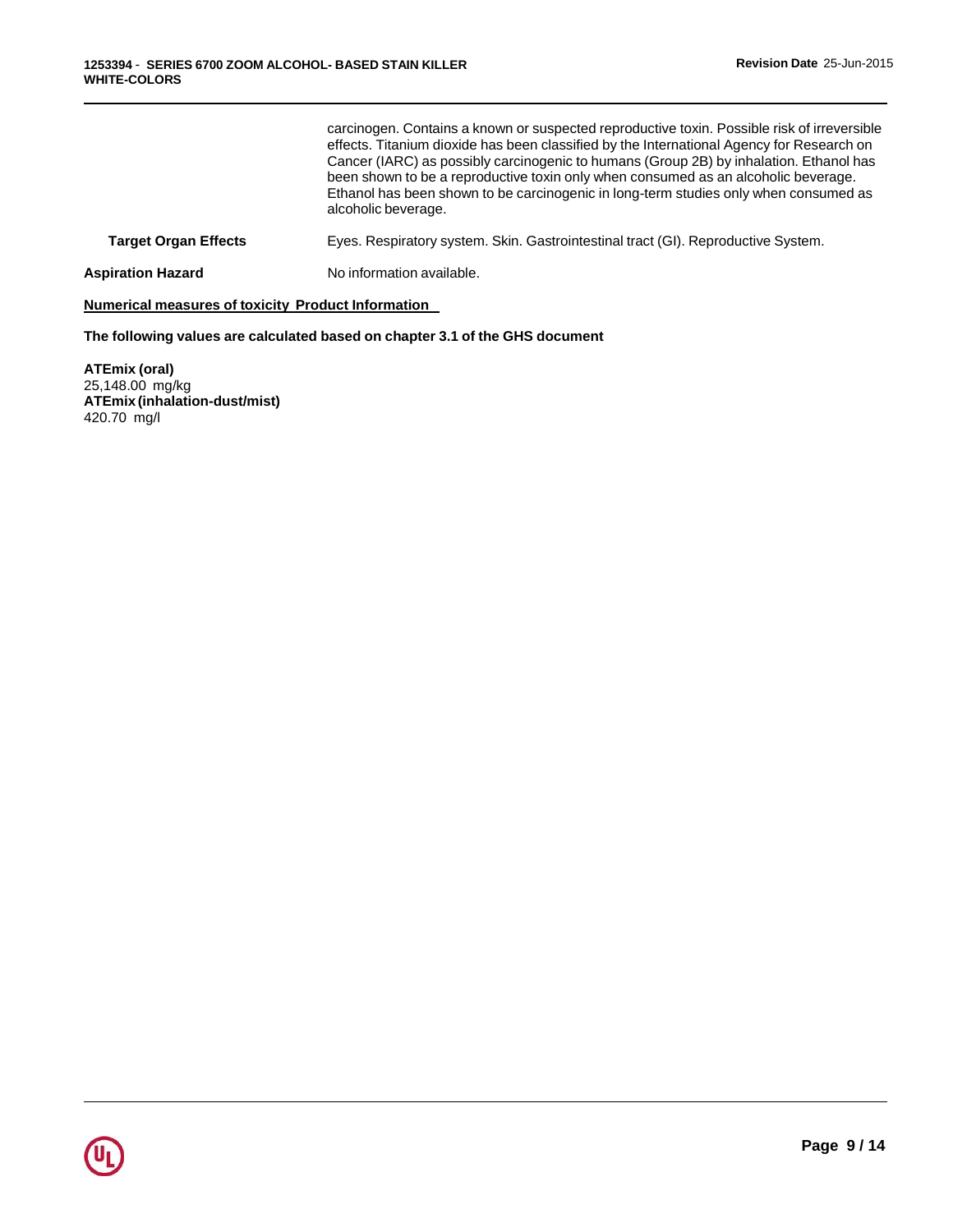# **12. ECOLOGICALINFORMATION**

## **Ecotoxicity**

Toxic to aquatic organisms. Harmful to aquatic life with long lasting effects.

| <b>Chemical Name</b>            | <b>Toxicity to Algae</b>                                                                                                   | <b>Toxicity to Fish</b>                                                                                                                                                                                                                                                                                                                 | <b>Toxicity to</b><br><b>Microorganisms</b>                                                                  | Daphnia Magna (Water<br>Flea)                                                           |
|---------------------------------|----------------------------------------------------------------------------------------------------------------------------|-----------------------------------------------------------------------------------------------------------------------------------------------------------------------------------------------------------------------------------------------------------------------------------------------------------------------------------------|--------------------------------------------------------------------------------------------------------------|-----------------------------------------------------------------------------------------|
| Ethyl alcohol<br>64-17-5        |                                                                                                                            | 96h LC50: > 100 mg/L<br>(Pimephales promelas) 96h<br>LC50: 13400 - 15100 mg/L<br>(Pimephales promelas) 96h<br>LC50: 12.0 - 16.0 mL/L<br>(Oncorhynchus mykiss)                                                                                                                                                                           | $EC50 = 34634$ mg/L 30 min<br>$EC50 = 35470$ mg/L 5 min                                                      | 48h LC50: 9268 - 14221<br>$mg/L$ 48h EC50: = 2 mg/L<br>24h EC50: = $10800 \text{ mg/L}$ |
| Silicon dioxide<br>7631-86-9    | 72h EC50: = 440 mg/L<br>(Pseudokirchneriella<br>subcapitata)                                                               | 96h LC50: $=$ 5000 mg/L<br>(Brachydanio rerio)                                                                                                                                                                                                                                                                                          |                                                                                                              | 48h EC50: $= 7600$ mg/L                                                                 |
| Talc<br>14807-96-6              |                                                                                                                            | 96h LC50: > 100 g/L<br>(Brachydanio rerio)                                                                                                                                                                                                                                                                                              |                                                                                                              |                                                                                         |
| Dibutyl phthalate 84-<br>$74-2$ | 72h EC50: $= 1.2$ mg/L<br>(Desmodesmus<br>subspicatus) 96h $EC50:$ =<br>$0.4$ mg/L<br>(Pseudokirchneriella<br>subcapitata) | 96h LC50: 0.71 - 1.2 mg/L<br>(Pimephales promelas) 96h<br>LC50: $1.38 - 1.74$ mg/L<br>(Lepomis macrochirus) 96h<br>LC50: $0.42 - 1.28$ mg/L<br>(Lepomis macrochirus) 96h<br>LC50: $1.24 - 5.3$ mg/L<br>(Oncorhynchus mykiss) 96h<br>$LC50: > 1.24$ mg/L<br>(Oncorhynchus mykiss) 96h<br>LC50: 0.31 - 5.45 mg/L<br>(Pimephales promelas) | $EC50 = 10.9$ mg/L 30 min<br>$EC50 = 10.9$ mg/L 5 min<br>$EC50 = 11.1$ mg/L 15 min<br>$EC50 = 2.2$ mg/L 24 h | 48h EC50: = 2.99 mg/L 48h<br>$EC50: = 3.4$ mg/L                                         |

## **Persistence and Degradability**

No information available.

## **Bioaccumulation**

| <b>Chemical Name</b>         | <b>Log Pow</b> |
|------------------------------|----------------|
| Ethyl alcohol 64-17-         | $-0.32$        |
| Dibutyl phthalate<br>84-74-2 | 5.38           |

## **Other adverse effects**

No information available.

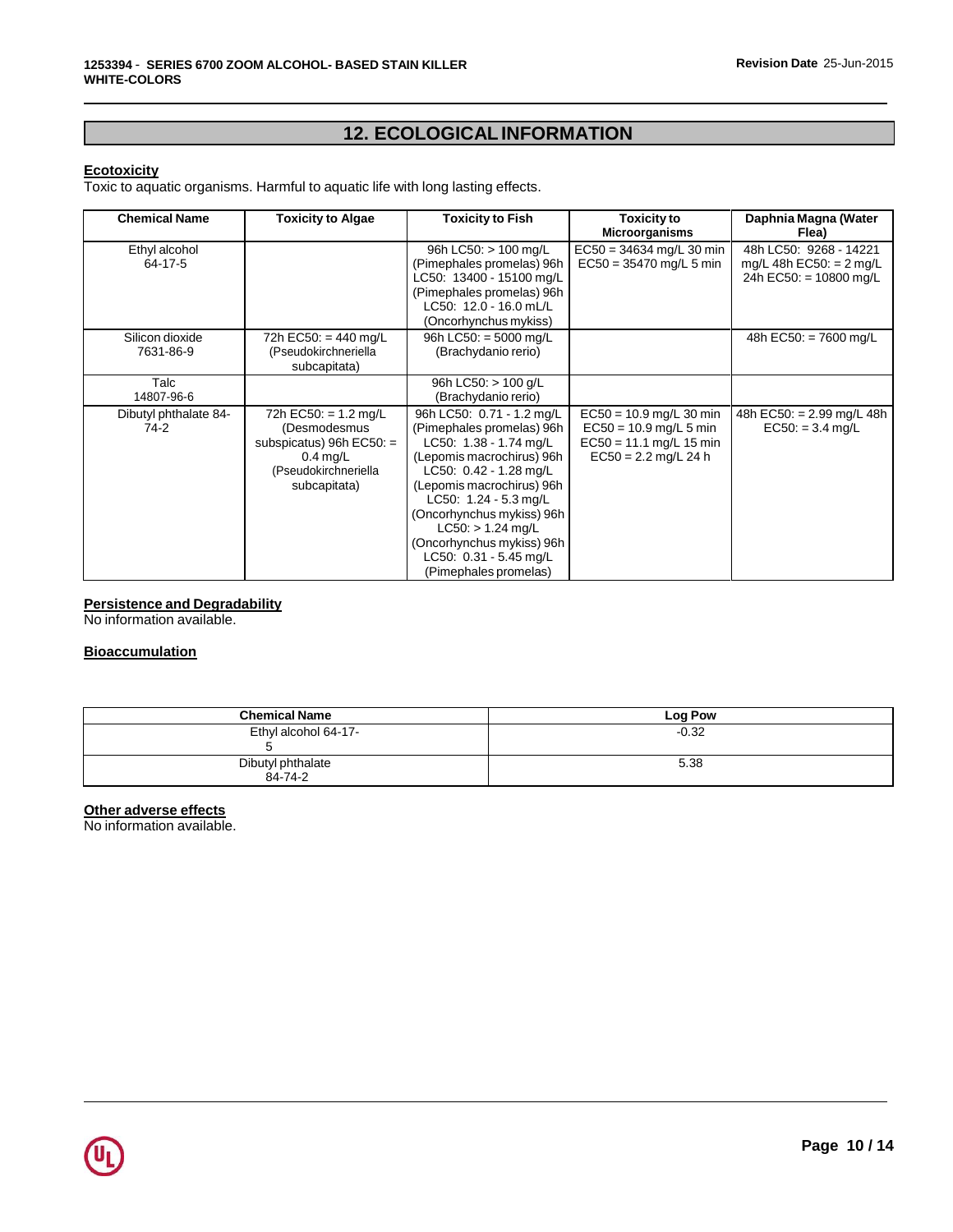# **13. DISPOSALCONSIDERATIONS**

## **Waste treatment methods**

| Disposal methods | This material, as supplied, is a hazardous waste according to federal regulations (40 CFR |
|------------------|-------------------------------------------------------------------------------------------|
|                  | 261).                                                                                     |

**Contaminated Packaging Do not reuse empty containers.** 

**US EPA Waste Number** D001 U069

| Chemical Name         | <b>RCRA</b> | <b>RCRA - Basis for Listing</b> | <b>RCRA - D Series Wastes</b> | <b>RCRA - U Series Wastes</b> |
|-----------------------|-------------|---------------------------------|-------------------------------|-------------------------------|
| Dibutyl phthalate 84- | J069        | Included in waste stream:       |                               | U069                          |
| 74-2                  |             | E039                            |                               |                               |

## **California Hazardous Waste Codes** 212

This product contains one or more substances that are listed with the State of California as a hazardous waste.

| <b>Chemical Name</b> | <b>California Hazardous Waste</b> |
|----------------------|-----------------------------------|
| Ethyl alcohol 64-17- | Toxic                             |
|                      | lgnitable                         |

# **14. TRANSPORTINFORMATION**

## **DOT**

|             | <b>Proper Shipping Name</b><br><b>Hazard Class</b><br>in mixture)<br><b>Description</b> | <b>CONSUMER COMMODITY</b><br>ORM-D<br>Reportable Quantity (RQ) (RQ/% DI-N-BUTYL PHTHALATE: RQ KG= 150.33<br>CONSUMER COMMODITY, ORM-D |
|-------------|-----------------------------------------------------------------------------------------|---------------------------------------------------------------------------------------------------------------------------------------|
| <b>TDG</b>  |                                                                                         |                                                                                                                                       |
|             | UN-No.                                                                                  | UN1230                                                                                                                                |
|             | <b>Proper Shipping Name</b>                                                             | <b>METHANOL</b>                                                                                                                       |
|             | <b>Hazard Class</b>                                                                     | 3                                                                                                                                     |
|             | <b>Subsidiary class</b>                                                                 | 6.1                                                                                                                                   |
|             | <b>Packing Group</b>                                                                    | Ш                                                                                                                                     |
|             | <b>Description</b>                                                                      | UN1230, METHANOL, 3 (6.1), II                                                                                                         |
| <b>MEX</b>  |                                                                                         |                                                                                                                                       |
|             | UN-No.                                                                                  | UN1230                                                                                                                                |
|             | <b>Proper Shipping Name</b>                                                             | <b>METHANOL</b>                                                                                                                       |
|             | <b>Hazard Class</b>                                                                     | 3                                                                                                                                     |
|             | <b>Subsidiary class</b>                                                                 | 6.1                                                                                                                                   |
|             | <b>Packing Group</b>                                                                    | Ш                                                                                                                                     |
|             | <b>Description</b>                                                                      | UN1230, METHANOL, 3 (6.1), II                                                                                                         |
| <b>ICAO</b> |                                                                                         |                                                                                                                                       |
|             | UN-No.                                                                                  | UN1230                                                                                                                                |
|             | <b>Proper Shipping Name</b>                                                             | <b>METHANOL</b>                                                                                                                       |
|             | <b>Hazard Class</b>                                                                     | 3                                                                                                                                     |
|             | <b>Subsidiary class</b>                                                                 | 6.1                                                                                                                                   |
|             | <b>Packing Group</b>                                                                    | Ш                                                                                                                                     |
|             | <b>Description</b>                                                                      | UN1230, METHANOL, 3 (6.1), II                                                                                                         |
|             |                                                                                         |                                                                                                                                       |

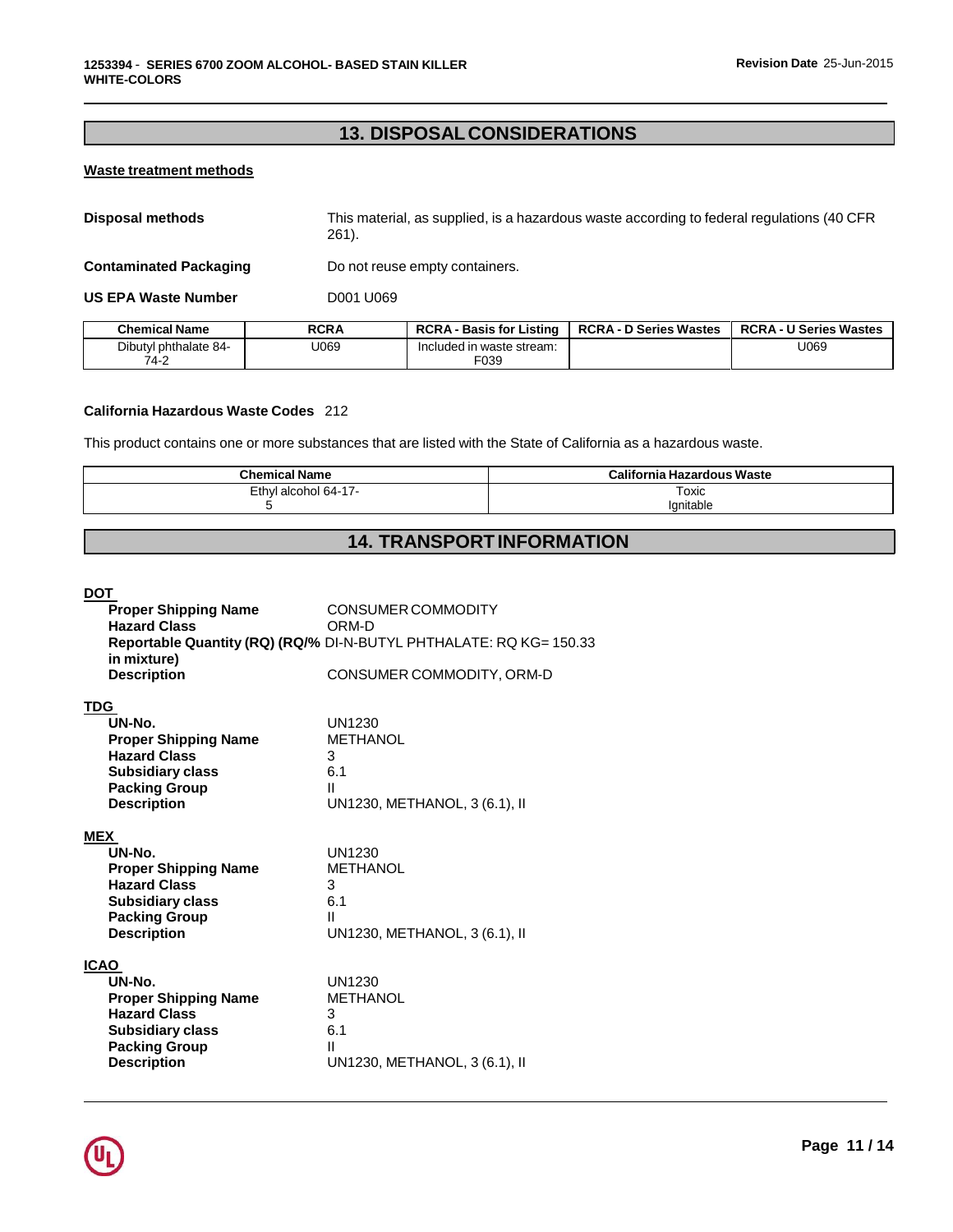| <b>IATA</b>                                        |                                                           |
|----------------------------------------------------|-----------------------------------------------------------|
| UN-No.<br><b>Proper Shipping Name</b>              | UN1230<br><b>METHANOL</b>                                 |
| <b>Hazard Class</b>                                | 3                                                         |
| <b>Subsidiary class</b>                            | 6.1<br>Ш                                                  |
| <b>Packing Group</b><br><b>Description</b>         | UN1230, METHANOL, 3 (6.1), II                             |
|                                                    |                                                           |
| <u>IMDG/IMO</u><br>UN-No.                          | UN1230                                                    |
| <b>Proper Shipping Name</b>                        | <b>METHANOL</b>                                           |
| <b>Hazard Class</b><br><b>Subsidiary class</b>     | 3<br>6.1                                                  |
| <b>Packing Group</b>                               | $\mathbf{H}$                                              |
| EmS-No.<br><b>Description</b>                      | $F-E$ , S-D<br>UN1230, METHANOL, 3 (6.1), II, (18°C C.C.) |
|                                                    |                                                           |
| <b>RID</b><br>UN-No.                               | UN1230                                                    |
| <b>Proper Shipping Name</b>                        | <b>METHANOL</b>                                           |
| <b>Hazard Class</b><br><b>Packing Group</b>        | 3<br>$\mathbf{H}$                                         |
| <b>Classification code</b>                         | FT <sub>1</sub>                                           |
| <b>Description</b><br><b>ADR/RID-Labels</b>        | UN1230, METHANOL, 3 (6.1), II<br>6.1                      |
|                                                    |                                                           |
| ADR<br>UN-No.                                      | <b>UN1230</b>                                             |
| <b>Proper Shipping Name</b>                        | <b>METHANOL</b>                                           |
| <b>Hazard Class</b>                                | 3<br>Ш                                                    |
| <b>Packing Group</b><br><b>Classification code</b> | FT <sub>1</sub>                                           |
| <b>Tunnel restriction code</b>                     | (D/E)                                                     |
| <b>Description</b><br><b>ADR/RID-Labels</b>        | UN1230, METHANOL, 3 (6.1), II<br>36.1                     |
|                                                    |                                                           |
| ADN<br>UN-No.                                      | UN1230                                                    |
| <b>Proper Shipping Name</b>                        | <b>METHANOL</b>                                           |
| <b>Hazard Class</b><br><b>Packing Group</b>        | 3<br>$\mathbf{H}$                                         |
| <b>Classification code</b>                         | FT <sub>1</sub>                                           |
| <b>Special Provisions</b><br><b>Description</b>    | 279, 802<br>UN1230, METHANOL, 3 (6.1), II                 |
| <b>Hazard Labels</b>                               | $3 + 6.1$                                                 |
| <b>Limited Quantity</b><br><b>Ventilation</b>      | 1 L<br><b>VE01, VE02</b>                                  |
|                                                    |                                                           |
|                                                    | <b>15. REGULATORY INFORMATION</b>                         |

# **International Inventories**

TSCA Complies<br>DSL All compo **IECSC** 

All components are listed either on the DSL or NDSL.

**TSCA** - United States Toxic Substances Control Act Section 8(b) Inventory **DSL/NDSL** - Canadian Domestic Substances List/Non-Domestic Substances List

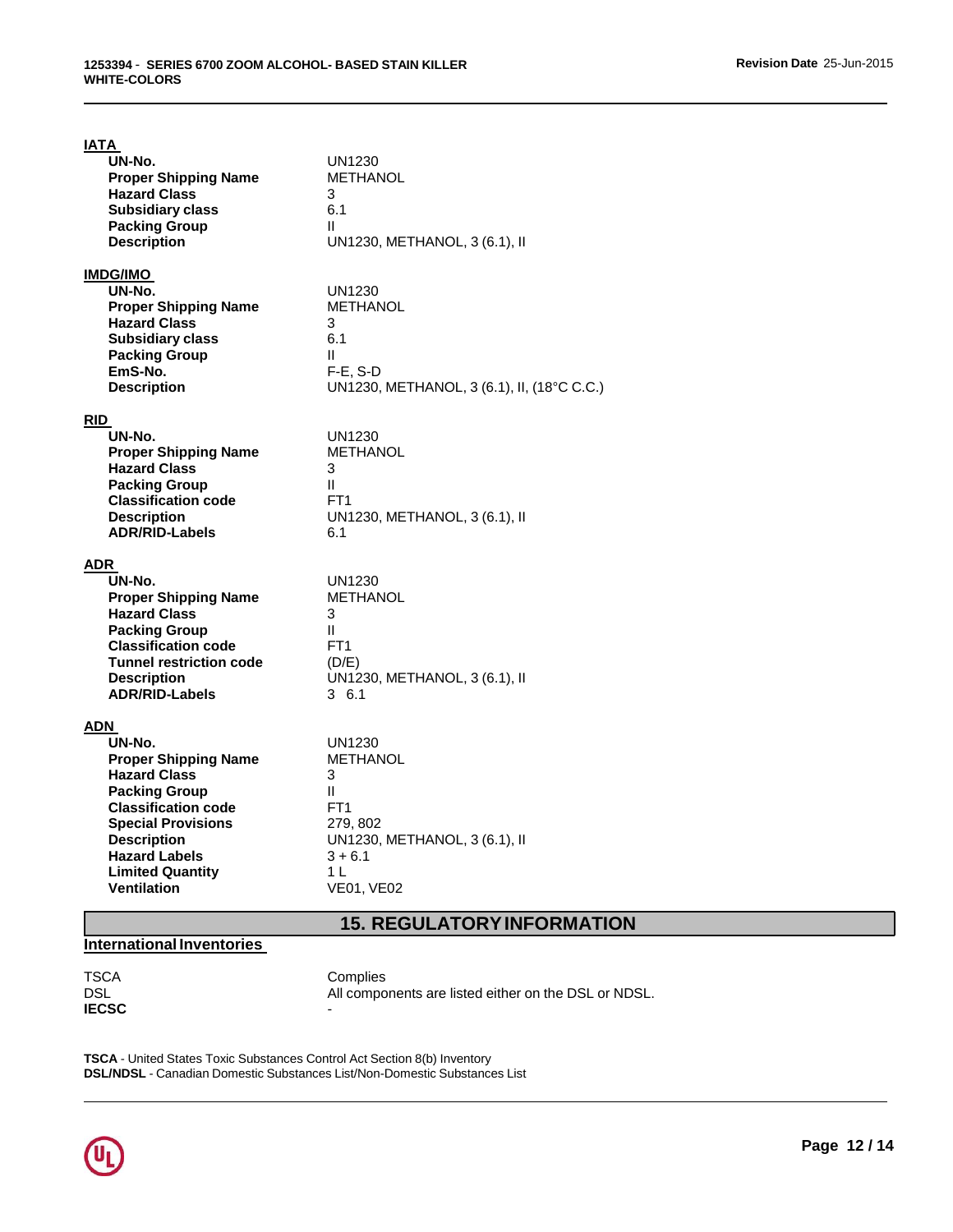## **US Federal Regulations**

## **SARA 313**

Section 313 of Title III of the Superfund Amendments and Reauthorization Act of 1986 (SARA). This product contains a chemical or chemicals which are subject to the reporting requirements of the Act and Title 40 of the Code of Federal Regulations, Part 372

| <b>Chemical Name</b>              | <b>CAS No</b> | Weight-% | SARA 313 - Threshold<br>Values % |
|-----------------------------------|---------------|----------|----------------------------------|
| Dibutyl phthalate - 84-74-2       | 84-74-2       | - 5      | 1.0                              |
| SARA 311/312 Hazard Categories    |               |          |                                  |
| <b>Acute Health Hazard</b>        | Yes           |          |                                  |
| <b>Chronic Health Hazard</b>      | Yes           |          |                                  |
| <b>Fire Hazard</b>                | Yes           |          |                                  |
| Sudden release of pressure hazard | No            |          |                                  |
| <b>Reactive Hazard</b>            | No            |          |                                  |

#### **CWA (Clean Water Act)**

This product contains the following substances which are regulated pollutants pursuant to the Clean Water Act (40 CFR 122.21 and 40 CFR 122.42)

| Chemical Name                | <b>CWA - Reportable</b><br>Quantities | <b>CWA - Toxic Pollutants</b> | <b>CWA - Priority Pollutants</b> | <b>CWA - Hazardous</b><br><b>Substances</b> |
|------------------------------|---------------------------------------|-------------------------------|----------------------------------|---------------------------------------------|
| Dibutyl phthalate<br>84-74-2 | 10 lb                                 |                               |                                  |                                             |

## **CERCLA**

This material, as supplied, contains one or more substances regulated as a hazardous substance under the Comprehensive Environmental Response Compensation and Liability Act (CERCLA) (40 CFR 302)

| <b>Chemical Name</b>     | <b>Hazardous Substances RQs</b> | <b>Extremely Hazardous Substances  </b><br><b>RQs</b> | RQ                                       |
|--------------------------|---------------------------------|-------------------------------------------------------|------------------------------------------|
| Dibutyl phthalate 84-74- | 10 <sub>lb</sub>                |                                                       | RQ 10 lb final RQ<br>RQ 4.54 kg final RQ |

## **US State Regulations**

## **California Proposition 65**

This product contains the following Proposition 65 chemicals.

| <b>Chemical Name</b>          | <b>California Proposition 65</b>                          |
|-------------------------------|-----------------------------------------------------------|
| Titanium dioxide - 13463-67-7 | Carcinogen                                                |
| Ethyl alcohol - 64-17-5       | Carcinogen<br>Developmental                               |
| Dibutyl phthalate - 84-74-2   | Developmental<br>Female Reproductive<br>Male Reproductive |

## **U.S. State Right-to-Know Regulations**

| <b>Chemical Name</b>           | <b>New Jersey</b> | <b>Massachusetts</b> | Pennsylvania | <b>Rhode Island</b> | <b>Illinois</b> |
|--------------------------------|-------------------|----------------------|--------------|---------------------|-----------------|
| Limestone<br>1317-65-3         | ⋏                 |                      | ∧            |                     |                 |
| Titanium dioxide<br>13463-67-7 |                   |                      | Χ            |                     |                 |
| Ethyl alcohol<br>64-17-5       |                   | х                    |              |                     |                 |
| Silicon dioxide<br>7631-86-9   |                   | x                    | X            |                     |                 |
| Talc<br>14807-96-6             | х                 | х                    | х            |                     |                 |
| Dibutyl phthalate              | X                 |                      | Χ            |                     |                 |



.